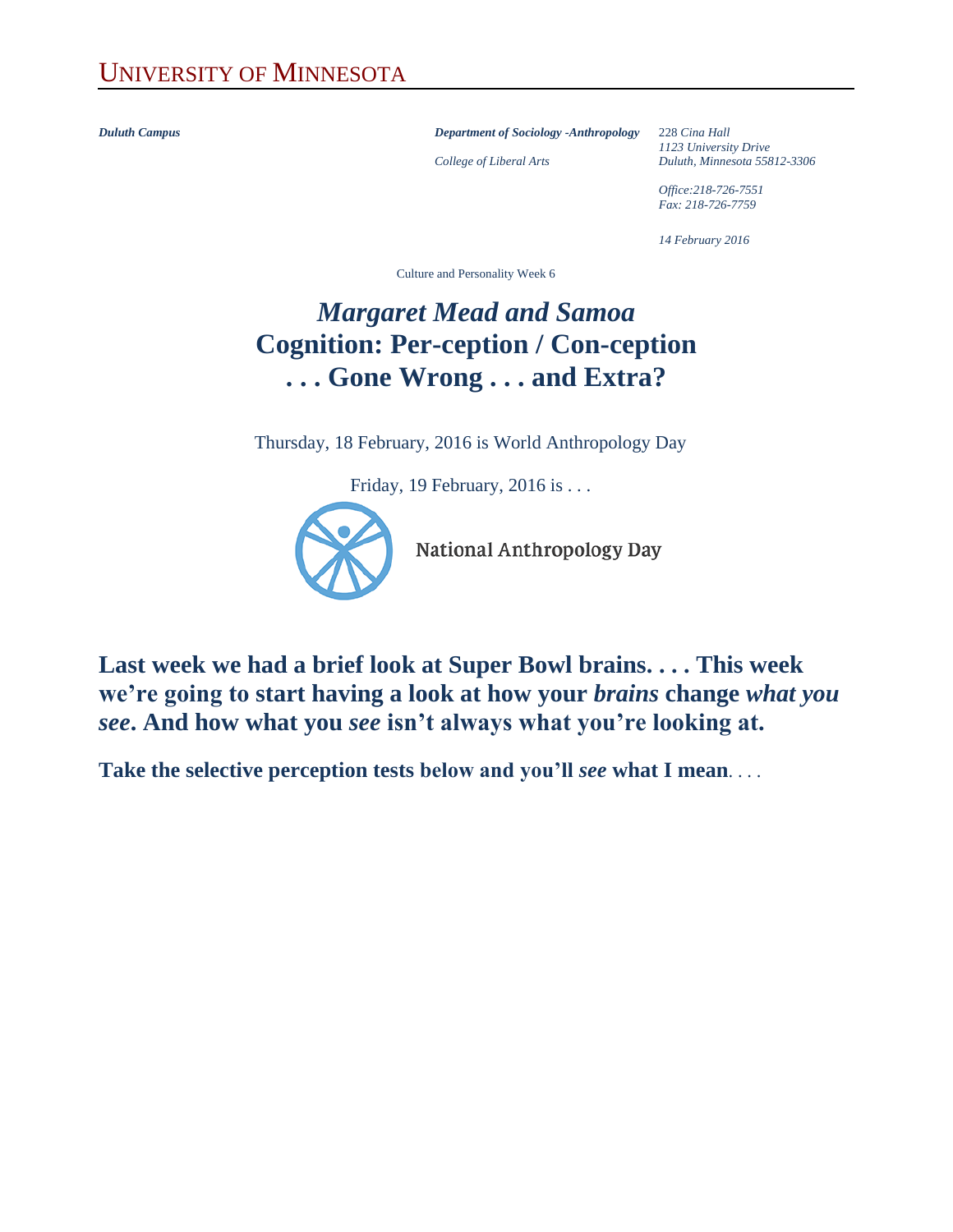**But first we'll have a look at** *Margaret Mead and Samoa* **and the famous (and important) Mead-Freeman debate.**



After we've had a brief review of the Mead-Freeman debate, **we'll return as soon as we can to continue to finish having a look at the basic analytic, theoretical and historical framework for the course**, moving towards our second mini-series of videos, a series which focuses sensory information and senses "short circuits."

This week and next we're also going to try to review (just a little bit) the **Units of Analysis**, as time allows. And this week we'll also start to have a look at some basic principles of **perception and cognition—that is how your brain receives and processes** information from the senses and from . . . elsewhere . . . .

This week and part of next we're going to have a week's look at **cognition** and cognition gone haywire. Keep in mind that **cognition** refers to how your senses work and **perception** refers to what your brain does with that sensory (and "extra-sensory") information.

This week we'll have a look at a really interesting video, *Stranger in the Mirror*, a video version of *The Man Who Mistook His Wife for a Hat*. We'll meet John and Larry who can see well, but can't put the images of what they see together in their minds in order to recognize what they're looking at—including themselves. And, in the process, we'll briefly meet Phineas P. Gage, "... an American railroad construction foreman now remembered for his improbable survival of an accident in which a large iron rod was driven completely through his head, destroying much of his brain's left frontal lobe, and for that injury's [profound] effects on his personality and behavior . . ."

[\(http://en.wikipedia.org/wiki/Phineas\\_P.\\_Gage\)](http://en.wikipedia.org/wiki/Phineas_P._Gage).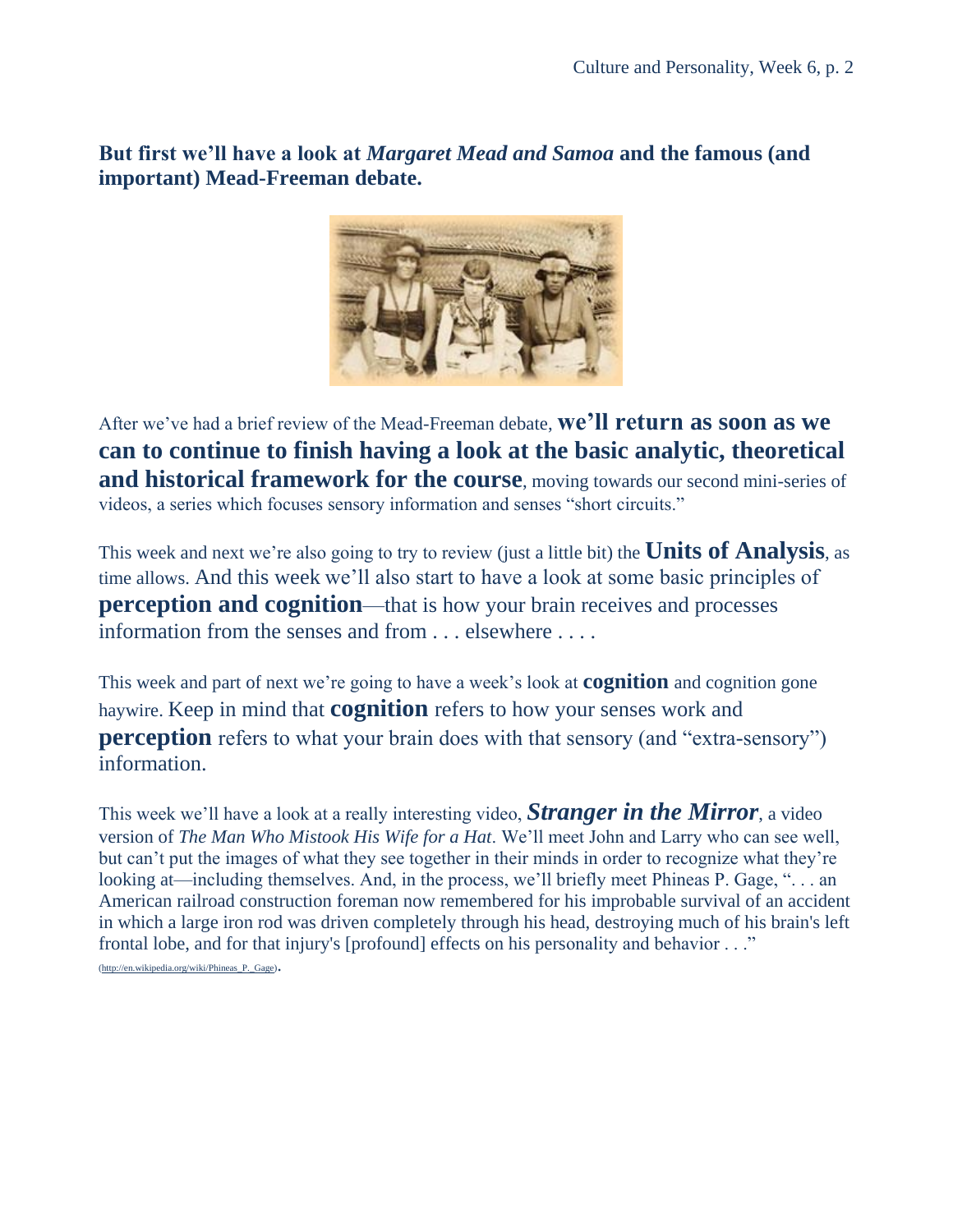

This was like the accident with Dante Autullo from Oak Lawn, Illinois, who just a few years ago shot himself in the head with a nail gun and didn't notice it . . . a modern-day Phineas P. Gage . . .

## **[Man shoots nail into brain without noticing](http://www.bbc.co.uk/news/world-us-canada-16663332)**

-- [BBC](http://www.bbc.co.uk/news/) NEWS (20 January 2012)

It should be noted that in Culture and Personality most of the time we're looking at **"normal" adults** in populations—whatever that means—but from time to time it is necessary to have a look at **"the abnormal"** and **children**, in order to understand normal adult behavior.

Remember that in Culture and Personality most of the time we're looking at **"normal" adults** in populations, but from time to time it is necessary to have a look at "the abnormal" adults, and children, in order to understand normal adult behavior. And then again, in Culture and Personality the "abnormal" sometimes becomes the "normal," and vice versa . . . so watch for the gorilla. . . . .

.

Take a look at the chart ...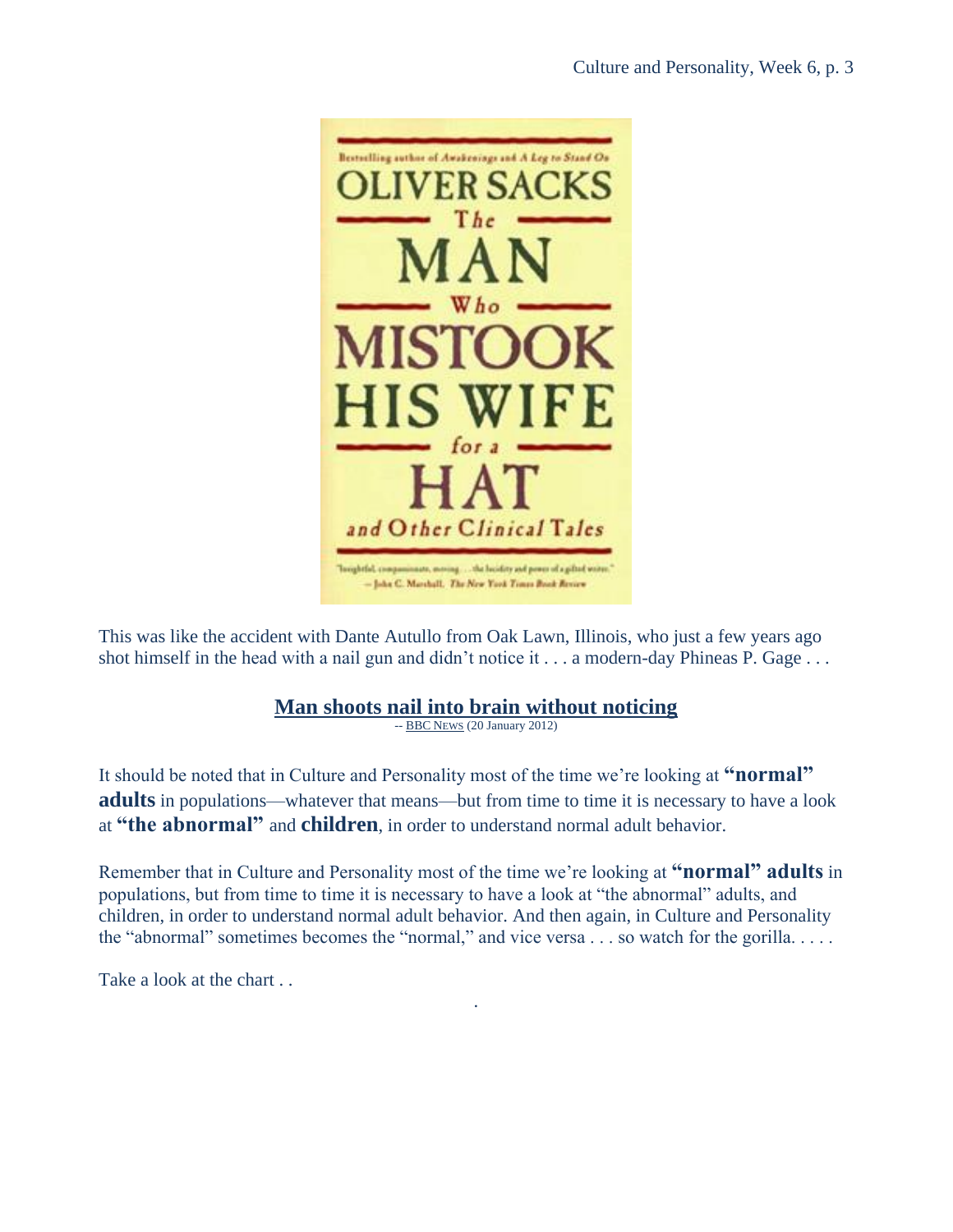

*Cf.*, "Foundations of Cultural Knowledge," in *Culture and Cognition: Rules, Maps, and Plans* (San Francisco, CA: Chandler, 1972), pp. 3-38.

**The Midterm Exam will be in class on Monday, 29 February 2016.** Details on the Midterm are available at [<http://www.d.umn.edu/cla/faculty/troufs/anth4616/cpexams.html>](http://www.d.umn.edu/cla/faculty/troufs/anth4616/cpexams.html). The night before the exam we'll have a live chat for last minute questions about the exam. **Save the date . . .** 

- **Live Chat -- [Review for Midterm Exam, Sunday, 28 February 2016,](https://ay15.moodle.umn.edu/mod/chat/view.php?id=585143)  [from 7:00 -](https://ay15.moodle.umn.edu/mod/chat/view.php?id=585143) 8:00 p.m.**
- **Wiki: Contribute [your question to the Midterm Exam](https://ay15.moodle.umn.edu/mod/wiki/view.php?id=584749)**  [\(Due End of Week 6, Saturday, 20 February 2016\)](https://ay15.moodle.umn.edu/mod/wiki/view.php?id=584749)

 $\bullet$ 

After the Midterm Exam I'll try to wrap up the first part of the semester with a brief synopsis making senses of senses.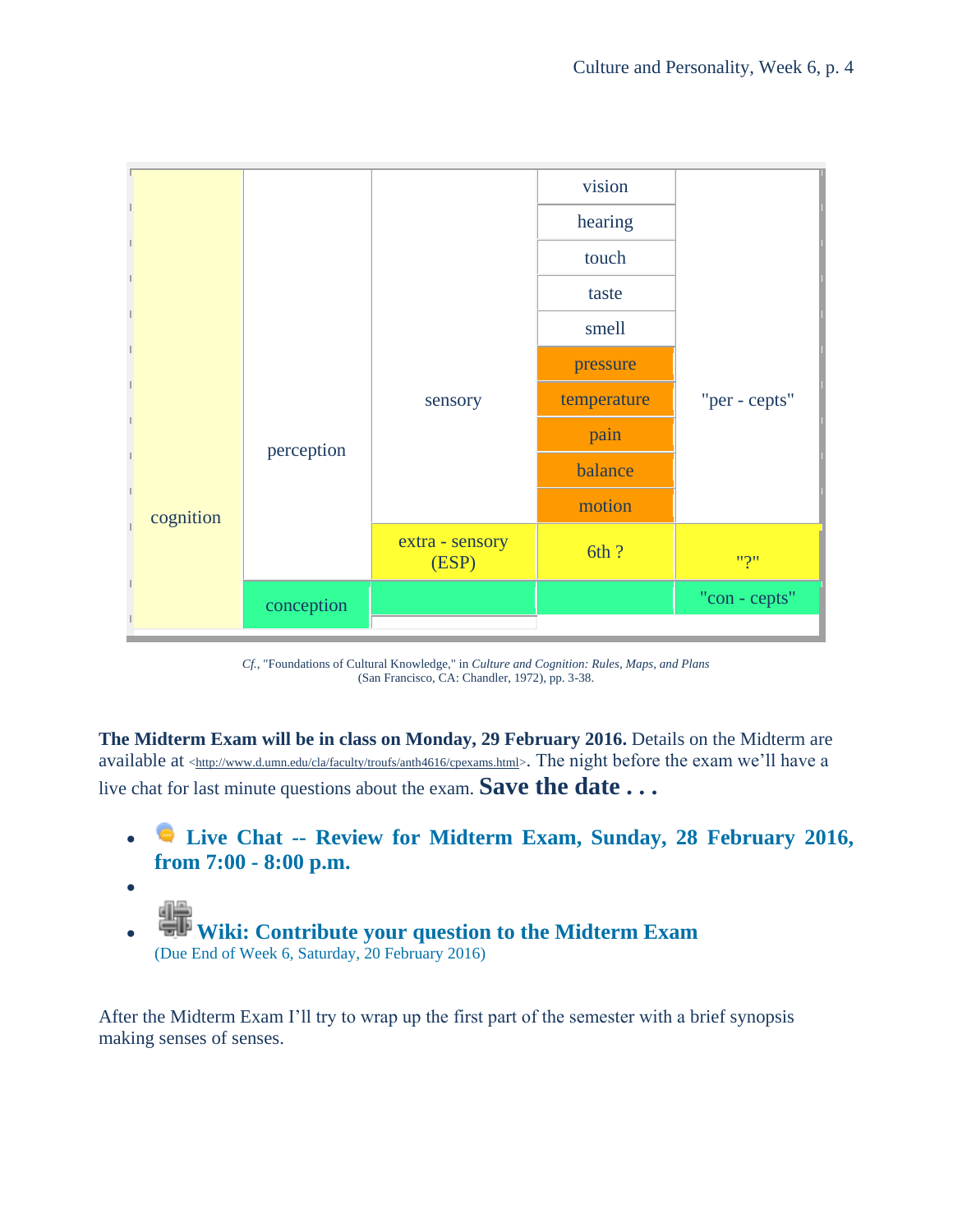I hope you enjoyed your **"Magic Eye"** [<http://www.magiceye.com/3dfun/stwkdisp.shtml>](http://www.magiceye.com/3dfun/stwkdisp.shtml) and the optical illusions [<http://www.d.umn.edu/cla/faculty/troufs/anth4616/cpopticalillusions.html>](http://www.d.umn.edu/cla/faculty/troufs/anth4616/cpopticalillusions.html) experiments, and that you have a better picture of what can be normal and "real" to you.



If you were having trouble with the "Magic Eye" and the optical illusions—**try the ["beer](http://www.d.umn.edu/cla/faculty/troufs/anth4616/cpASC.html#beergoggles)  [goggles"](http://www.d.umn.edu/cla/faculty/troufs/anth4616/cpASC.html#beergoggles)**—a vision of vision change after six beers [<http://www.d.umn.edu/cla/faculty/troufs/anth4616/cpASC.html#beergoggles>](http://www.d.umn.edu/cla/faculty/troufs/anth4616/cpASC.html#beergoggles).



If you're mathematically inclined the "beer goggles" are explained as  $\beta = \frac{(Ax)^2 \times \mathcal{X} S + 1}{\sqrt{L} \times (V_0)^2}$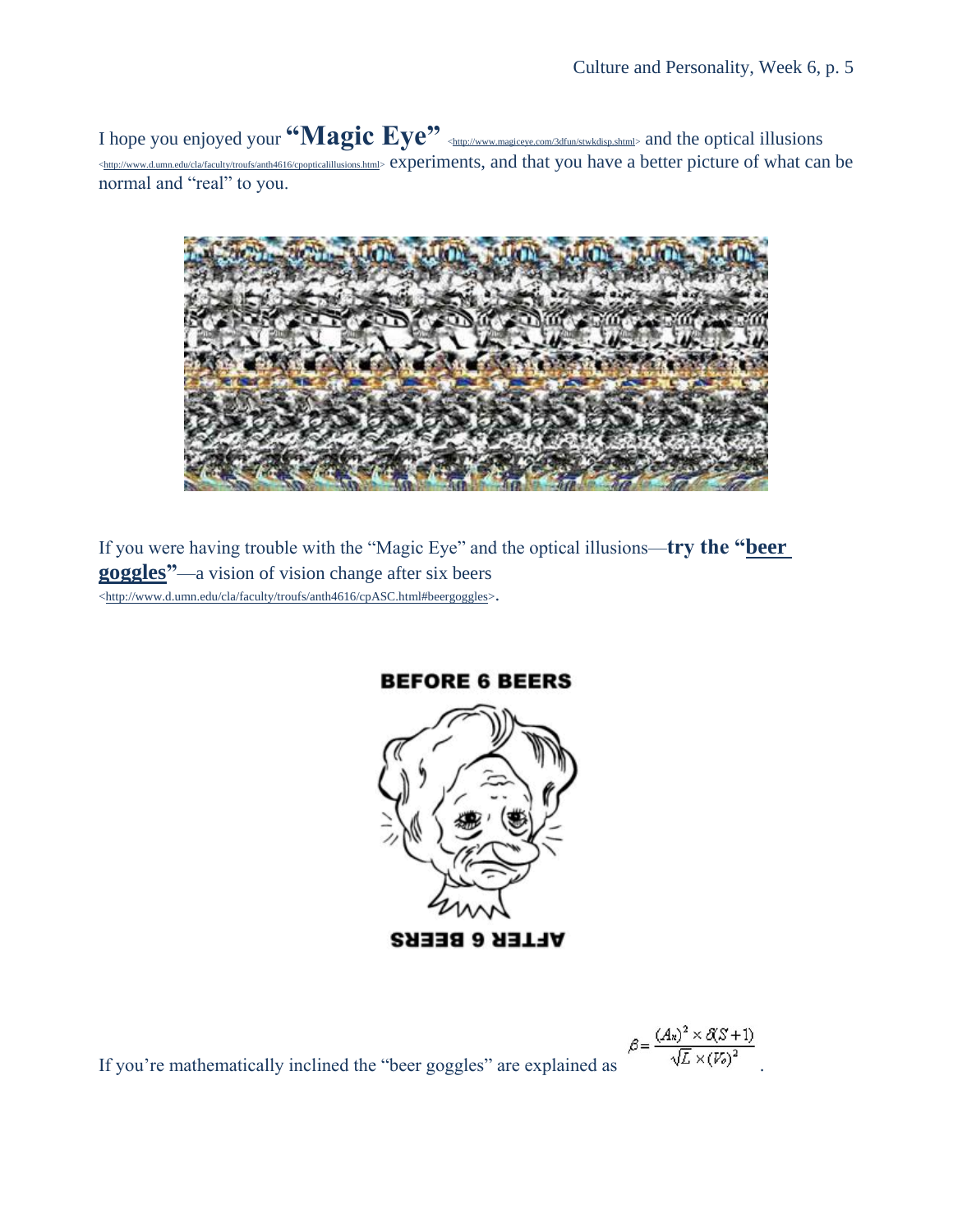## **Speaking of various kinds of perception,** in the 2014 Winter Olympics the

Canadian Olympic Team brought eight **sports psychologists**, the U.S.A team seven (*The New York Times*, "Sports", Sunday, 23 February 2014, 1,8), and **"visualization"** (fka "imagery") continues to be a big factor in mental training in elite sports. It has been since the 1960s, "but the practice of mentally simulating competition has become increasingly sophisticated, essential and elaborate, spilling over into realms like imagining the contents of news conferences or the view from the bus window on the way to the downhill" (1). (I wonder if they mentally image their "selfies".) Some schools of puppy training now even use "visualization". Some sports psychologists also use Mihály Csíkszentmihályi's concept of "flow"—"the mental state of operation in which a person performing an activity is fully immersed in a feeling of energized focus, full involvement, and enjoyment in the process of the activity. In essence, flow is characterized by complete absorption in what one does" (Wikipedia). Visualization, "flow", anticipatory gratification/reward have all become an important part of today's competitive world as well as the more mundane, as is the power of positive thinking, and the mind-body relationships seen in the "placebo effect."

Be sure to check the activities of the week, including due dates ...

- **Response to the film** *[Margaret Mead and Samoa](https://ay15.moodle.umn.edu/mod/feedback/view.php?id=585070)* (Due by the end of Week 6— [Saturday, 20 February 2016; Your Name Will Be Logged\)](https://ay15.moodle.umn.edu/mod/feedback/view.php?id=585070)
- **[Wiki: Freelist Reasons for the Discrepancies between Mead and](https://ay15.moodle.umn.edu/mod/wiki/view.php?id=585073)  [Freeman](https://ay15.moodle.umn.edu/mod/wiki/view.php?id=585073)**
- Response to the film *[Stranger in the Mirror: An Examination of Visual](https://ay15.moodle.umn.edu/mod/feedback/view.php?id=585097)  Agnosia* [\(Due by the end of Week 6—Saturday, 20 February 2016; Your Name Will Be Logged\)](https://ay15.moodle.umn.edu/mod/feedback/view.php?id=585097)
- **[Wiki: Contribute your question to the Midterm Exam](https://ay15.moodle.umn.edu/mod/wiki/view.php?id=585131)** (Due by the End of [Week 6, Saturday, 20 February 2016\)](https://ay15.moodle.umn.edu/mod/wiki/view.php?id=585131)

It's always a good idea to share your ideas with others. You can discuss them on-line with the others in class. And you should do that. In addition to the *Forum* posts, share your other ideas, including your project ideas and study-questions with your classmates. Discuss them on-line with the others in class . . .

> **Selective Attention Test** [<http://www.youtube.com/watch?v=vJG698U2Mvo>](http://www.youtube.com/watch?v=vJG698U2Mvo)

> **The Monkey Business Illusion** [<http://www.youtube.com/watch?v=IGQmdoK\\_ZfY>](http://www.youtube.com/watch?v=IGQmdoK_ZfY)

In the meantime, if you have any general or specific questions, please let me know <mailto:troufs@d.umn.edu>.